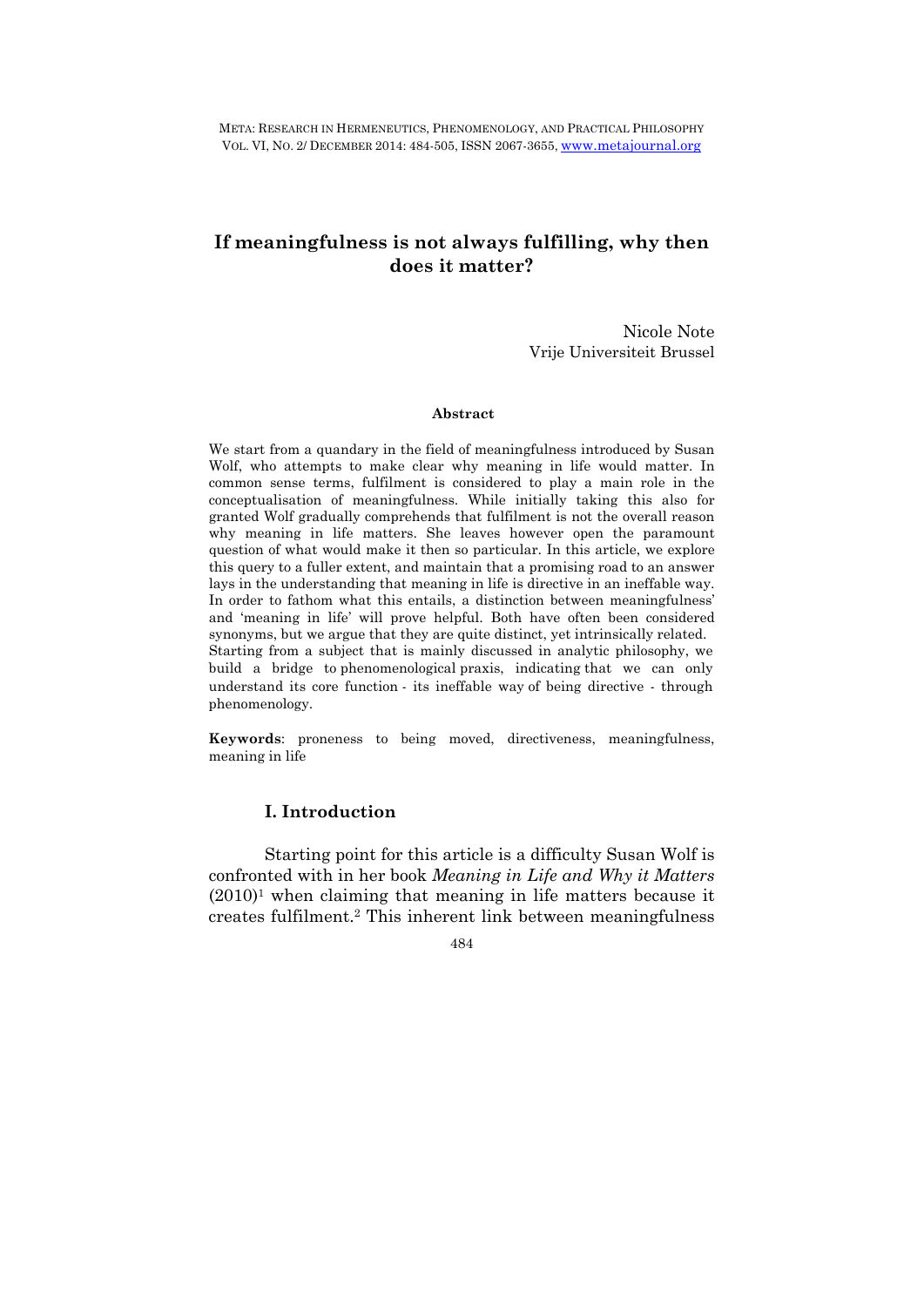and fulfilment is questioned by one of the commentators, Robert Adams, whom Wolf invited to contribute to the book and who illustrates the thesis that a life can be meaningful even if this cannot be expressed in terms of fulfilment. Wolf agrees with his comments, and in one of the concluding chapters of the book she resolves the issue by pointing to several reasons for a life to be meaningful, including fulfilment as only one of them. Yet, she regrets having to leave behind fulfilment as the overall reason. She has an important intuition in that there is an element prevailing when discussing meaningfulness, and we might loose sight of this leading element when introducing a diversity of reasons.

 In this article, I take Wolf's intuition seriously and investigate whether it is possible to come any further in resolving the issue that something predominates when talking about meaning in life, something that ultimately matters.

## **II. The Case**

 Let us first formulate the problem more extensively, drawing on an interesting dialogue between Wolf and Adams, in order to analyse how meaning in life is understood in terms of fulfilling.

To build her account of meaning in life, Wolf gives meaningfulness a place as a dimension of the good, a 'sort of value' (2010, 3) distinct from two other models offering people valid reasons to act. These models are, on the one hand, morality as duty, an impartial concern urging people to do what is best for human well-being from a universal point of view, and, on the other, happiness as rational egoism, steering people to follow what is in their self-interest. Next, she uses the method of taking seriously what common people say about the subject. She combines two general views, defining the first as the Fulfilment View, and the second as the 'The Larger-than-Oneself View'. The Fulfilment View holds that it is meaningful to do what one loves doing, and that being involved in activities or projects that matter to one provides a kind of fulfilment. Wolf remarks that fulfilment is no doubt a positive or good feeling, next to other good feelings such as pleasure, even intense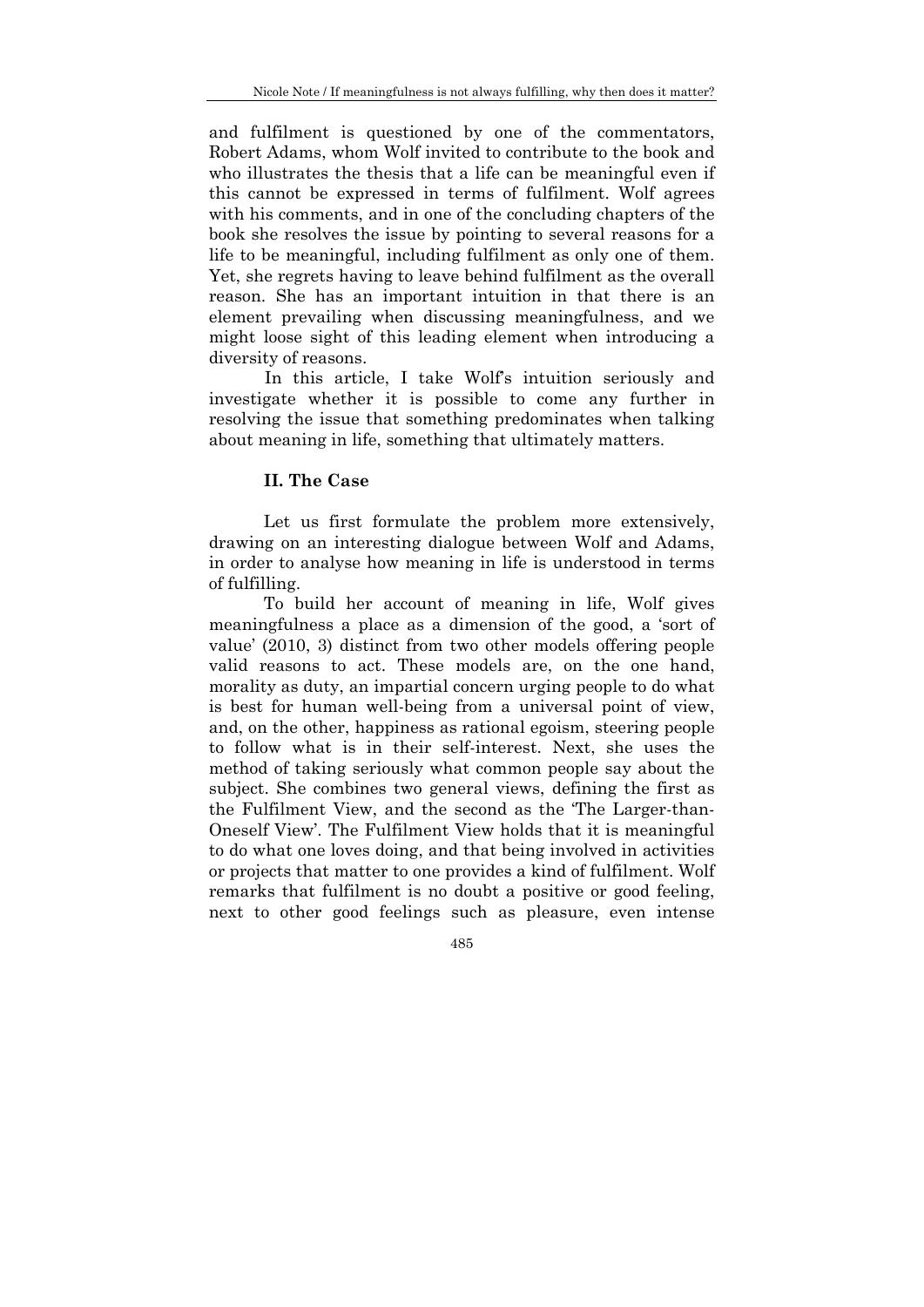pleasure. Yet fulfilment to her is distinct from pleasure. She argues that one can imagine a person engaging in rewarding opportunities, and still having the impression that something is lacking in their life.

So the term fulfilment in relation to meaningfulness has a connotation that is distinct from its conventional interpretation. A fulfilling life does not necessarily mean a life of mere happiness, for the things that move, grip or engage us can make us susceptible to tension, disappointment, suffering. Yet, in general one can consider fulfilment a 'distinctive good in life' (Wolf 2010, 15) for most of us would readily put up with some of these consequences in order to follow our passions.

To Wolf, in the Fulfilment View, emphasis is nevertheless on the subjective quality of one's life, and as such, on positive experiences. She interprets this as a form of hedonism. What matters is to achieve and preserve the feeling of fulfilment (2010, 16). What kind of activities give rise to these feelings is of less importance? To her this is not acceptable and that is why she combines subjective fulfilment with another popular view on meaning in life, the Larger-than-Oneself View. She redefines Larger-than-Oneself as Otherthan-Oneself, a value that has its source outside oneself. So a meaningful life is a life that is both fulfilling for the subject and a life with engagements in an activity or project that is independently valuable. To Wolf, both are intrinsically related in what she calls the Fitting Fulfilment View. The rationale for this is that if one gets involved in an activity or project, one will appreciate it, partly on subjective grounds and partly on the ground that the project or activity has independent value.

Wolf formulates the combination of the two views as follows: 'Meaning arises from loving objects worthy of love and engaging with them in a positive way' (2010, 8). She also redefines this in more abstract terms, claiming that 'meaning in life arises when subjective attraction meets objective attractiveness, and one is able to do something about it or with it' (2010, 26). Whereas subjective attraction is definitely related to fulfilment, her query is how to understand objective attractiveness, activities and projects that 'are at least also fitting to fulfilment' (2010, 37).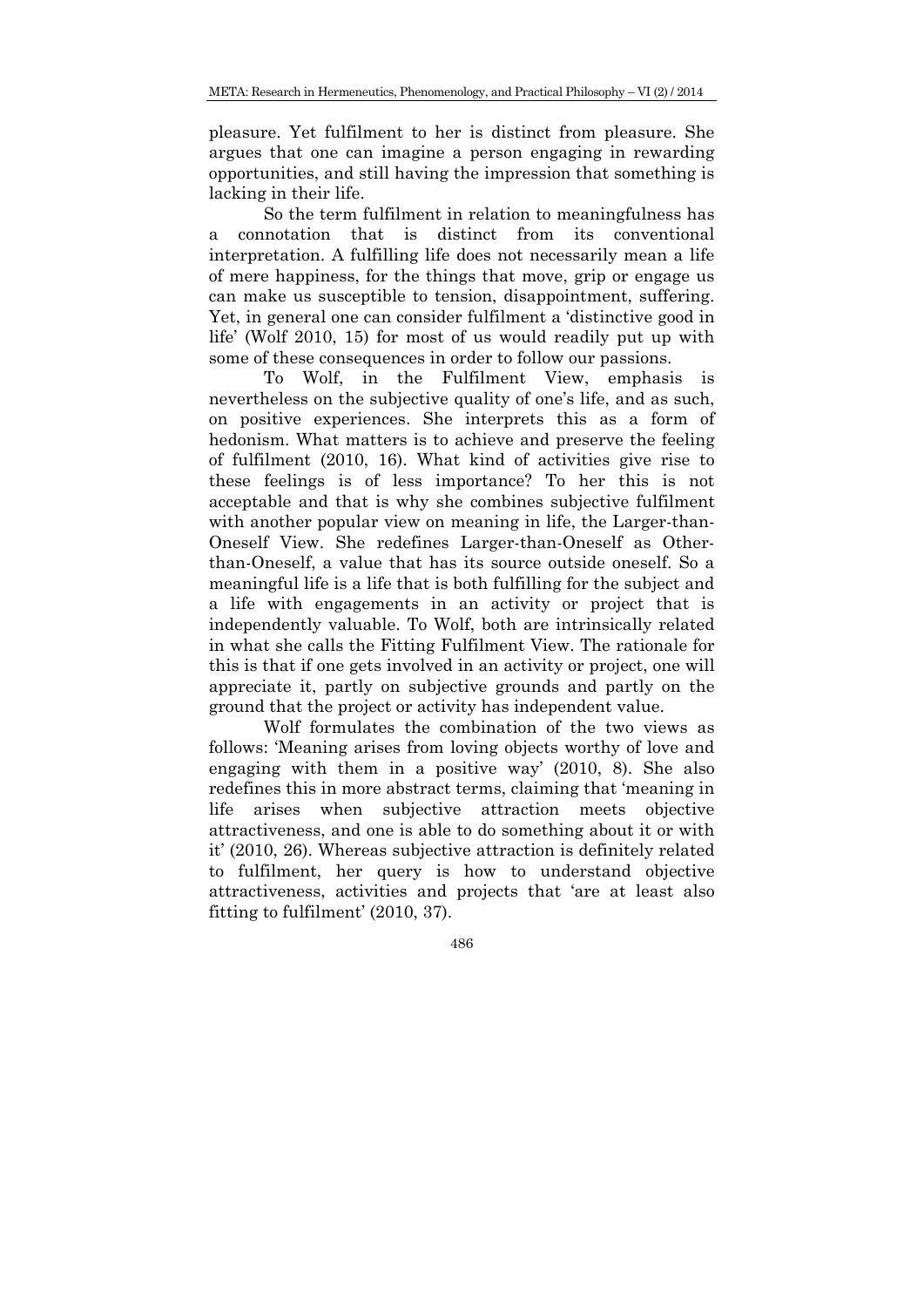Wolf invited four scholars to respond to her account. Of interest to our discussion is the issue raised by Robert Adams, who pondered why Wolf thought it necessary to add feelings of fulfilment to meaningfulness. Adams doubts whether we need this extra requirement. He agrees that it is plausible to think that one sort of fulfilment is the success of a person's major projects, this making a difference to the meaning of a life. Yet, he believes a life can also contain meaning in the case of a failed project that is valuable, and even derive meaning from it. He illustrates this with the example of the German officer Claus von Stauffenberg's attempt to assassinate Hitler. His project to liberate Germany from the fate of Nazism failed, and he was executed. Adams wonders whether this made Von Stauffenberg's life meaningless, saying he believes that Stauffenberg did not think so, even despite the failure of the project. Of course, it is very likely that he felt devastated the evening the project failed, not only because of his imminent death, but also because of the expected consequences for Germany. Yet, as Adams continues, he might have found consolation in the thought that he had no reason to despise himself, having done what was within the reach of his capacities. Consolation is different from fulfilment, and here Adam can make his point. He concludes, "This is terribly important. For one of the great things about positive meaning in life is that one can have it even when one's hopes and projects are not fulfilled and one does not feel good." (2010, 79).

Wolf's response to this recommendation is very nuanced and carefully thought through. She acknowledges that Adams is right in denoting the inadequacy of her characterisation of the subjective dimension of meaningfulness, due to the unwanted association with success and feelings of pleasure. She admits that the term fulfilment is misleading but adds that singling out the term 'love', as Adams suggests, will not resolve the problem, because, conceptually, love is less closely connected to meaningfulness than fulfilment. One can imagine people doing something out of love for their country, for example defending their country, yet if considering the task a duty, this will not be paradigmatically meaningful to them. So Wolf concludes that, in a sense, it might be more realistic to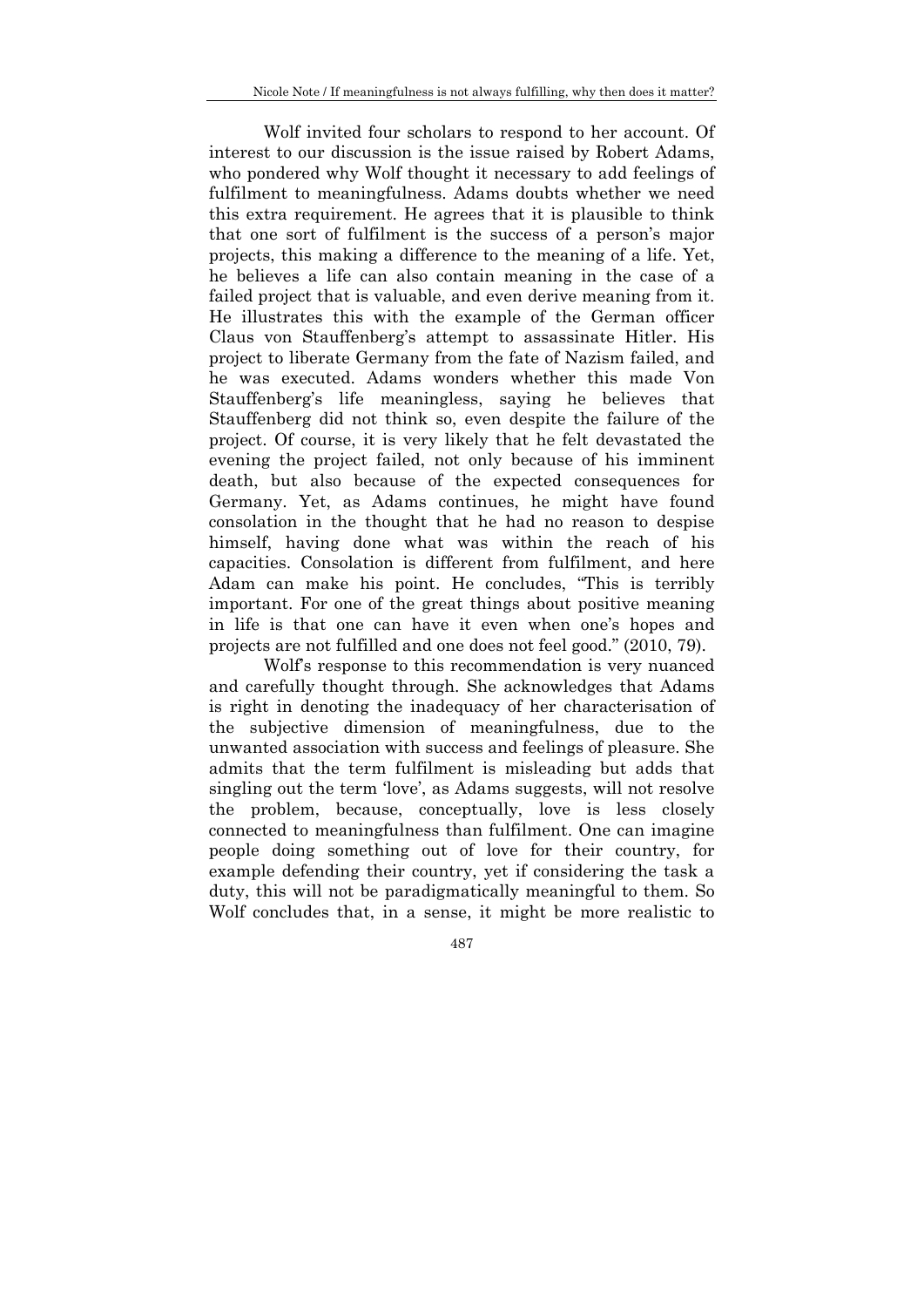give up the idea that there is a single subjective quality of experience. Instead of looking for a 'catch-all term' (2010, 112) to denote the subjective side of meaningful activity, 'it might be wiser, if less satisfyingly determinate, simply to acknowledge that there is a range of such attitudes and conditions, which includes love and fulfilment (…) that an agent must have in order for engagement with it to contribute to the meaningfulness of his life.' (2010, 114). So whereas Adams does not challenge her principal account, Wolf concludes with some regret that she has to abandon her search for a single important structural feature to characterise the subjective side of her account.

The question that arises is whether it is really true that Wolf should discard the idea of trying to find a single catch-all term. No doubt the discussion between Wolf and Adams nicely illustrates that fulfilment is important though not paramount. Yet Wolf's regret about having to give up this conception may point to her intuition that 'something' prevails in the discussion about meaning in life. Could it be that her intuition is right, but that she did not find the adequate wording to bring into light this initial feeling? If her impression is right, it should, however, be a concept that leaves associative space to include both acts of fulfilment and acts that are of the utmost importance even if they are not fulfilling. Whereas it may be very unlikely for such a notion to be found, if we read Wolf's book more closely, we can see that she actually points to such a vocabulary herself though due to the conceptual structure she uses – her account is structured around the concept of fulfilment – it only can appear in the margins of her thought.

 In answering a question raised by John Koethe about the importance of success, Wolf further explains her reasoning, and it is here that the notion of guidance transpires. Wolf elucidates the thesis that in bringing up the idea of meaningfulness, she wanted to argue that there is a dimension along which a life may be considered valuable, distinct both from morality as duty and pleasure or happiness. She believes that thoughts of meaningfulness play a role in directing our lives and in guiding the lives of one's children, even in shaping social institutions and in formulating political goals. She also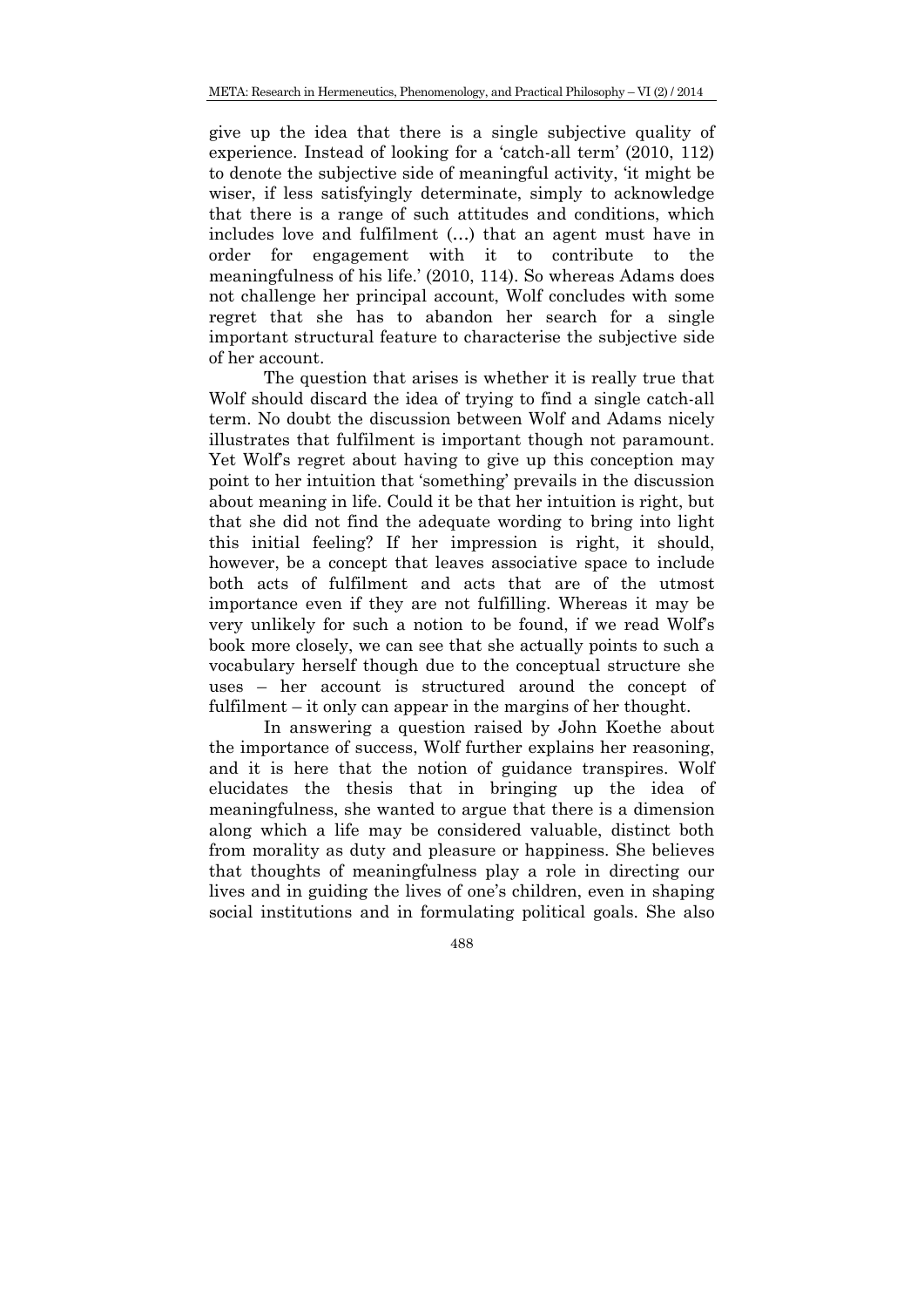evokes this idea of meaningfulness somehow providing some kind of direction when she refers to the reverse case. Wolf states that 'without the concept of meaningfulness and a vocabulary with which to discuss and explore it, we are apt to accept distorted conceptions of happiness and morality, to seek the wrong things, and to be at a loss to understand what is going wrong' (2010, 109). Wolf understands that next to engendering a certain fulfilment, meaning in life has a directive force, one that is implicitly inserted in our personal lives as well as directive in our collective societal life. 3 She suspects that it also becomes visible the moments we think meaningfulness is absent. If so, this directive force has a rather profound function. The challenge to take up is how to reach a more adequate understanding of this kind of directiveness as an important singled-out feature of meaningfulness, both in subjective and in objective terms. The challenge is larger than can be imagined at this stage, for as I hope to make clear in the following part, the directive force plays a role in an ineffable way. Wolf does not recognise the guiding function of meaning in life from such a perspective, at least not explicitly, yet one could argue that implicitly she provides it a place in her account when using the notion of 'proneness to being moved'. Proneness to being moved in a general way alludes to this directive force since it refers to a certain condition of the person. It alludes to a passivity, a receptivity to the world outside. Something crosses our path and we are susceptible to it, regardless of what sort of plan, project or activities we have, and this happens irrespective of our will. So expressed in this way, the notion is even quite central to her, for Wolf claims that 'proneness to being moved [by reasons of love] is at the core of our ability to live meaningful lives' (2010, 7). Even so, in the remainder of her account Wolf disregards the notion of proneness to being moved and turns her attention almost exclusively to the reasons of love by which we are moved, for she conjectures that these may sustain her in objectifying the notion of fulfilment. Yet, to achieve a subtler understanding of why meaning in life would matter, it might be worth exploring proneness to being moved to its full extent.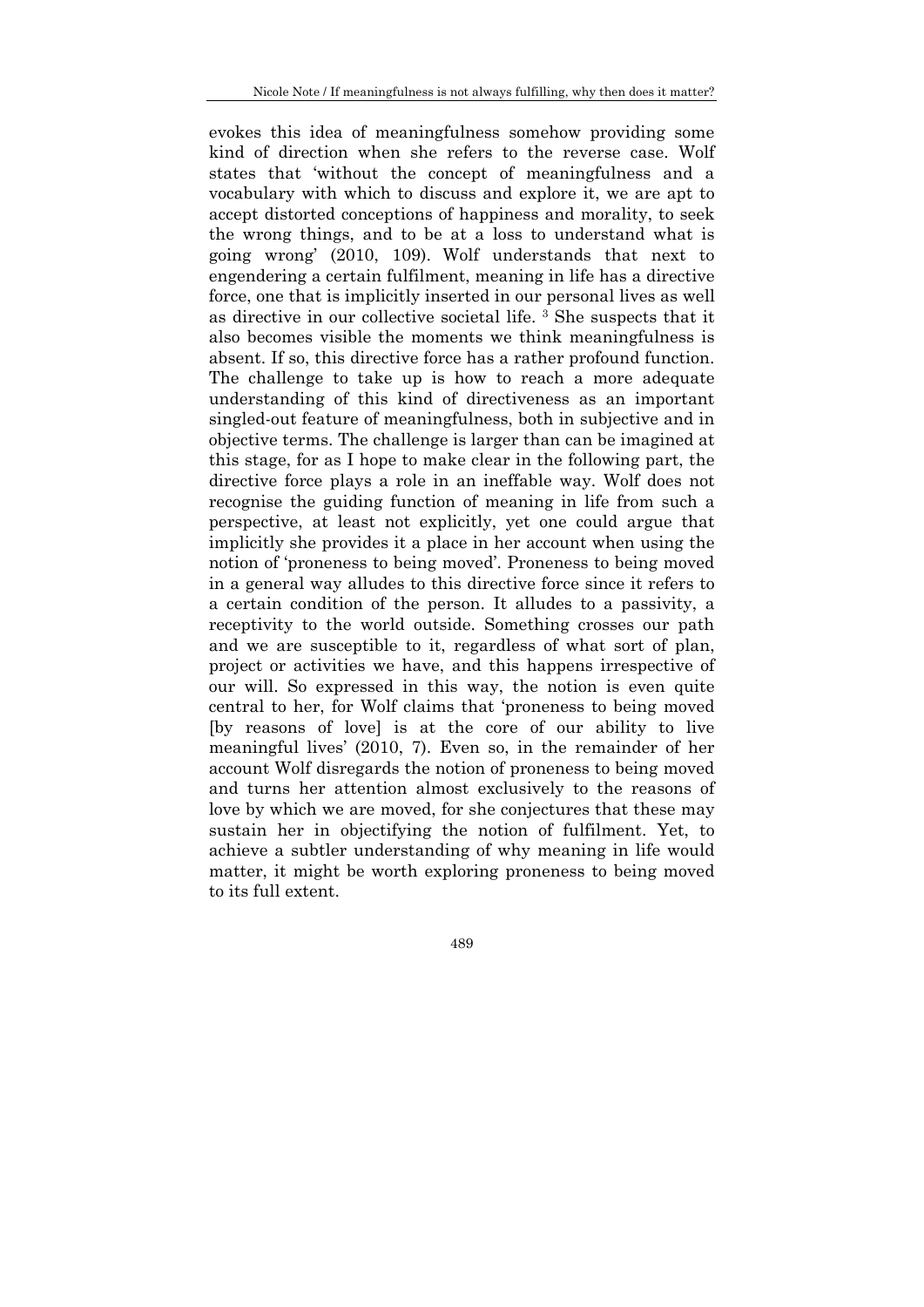### **III. The Directive Force of Meaning in Life**

In the following, I will examine three cases of proneness to being moved (by reasons of love). The first case is a theoretical elaboration of the sewing case Wolf refers to and enables us to understand, in an introductory way, how to conceive of proneness to being moved as a directive force. As will become clear, to understand its depth, we will recur to a continental approach. To highlight the peculiarity in which it is guiding, I will contrast it with a more common-sense frame of morality as duty guiding us. Subsequently, two lived experiences will be dealt with, bridging analytic thought and continental thought, in order to designate the ineffable as a core aspect of meaning in life.

### *The sewing case*

Let us have a closer look at Susan Wolf's example of a mother who stays up all night to sew her daughter a Halloween costume. To Wolf, this example is meant to illustrate our proneness to being moved by reasons of love, but since my aim is to contrast the way proneness to being moved is directive with the way morality as duty guides us, we will first consider it as an illustration of moral duty. We thus figure the mother carefully listening to her daughter's implorations to make her a Halloween dress for the next morning but instead of acting right away, she reflects on how to react to this according to a morality-as-duty account. Taking this in a strict sense, her answer then entirely depends on the referential frame in which she is embedded. We can thus imagine her going over the different aspects involved to reach a decision. She wonders whether sewing a costume is part of a mother's role, whether it is fair of her daughter to request this at such a late hour, and so on. The referential frame will inspire her decision in that it provides meaning and guidance. It enables her to make the right choices, as they follow from existing ideas and ideals about motherhood, fairness or justice. Whether the outcome is a yes or a no, in both cases it is well-balanced decision. To make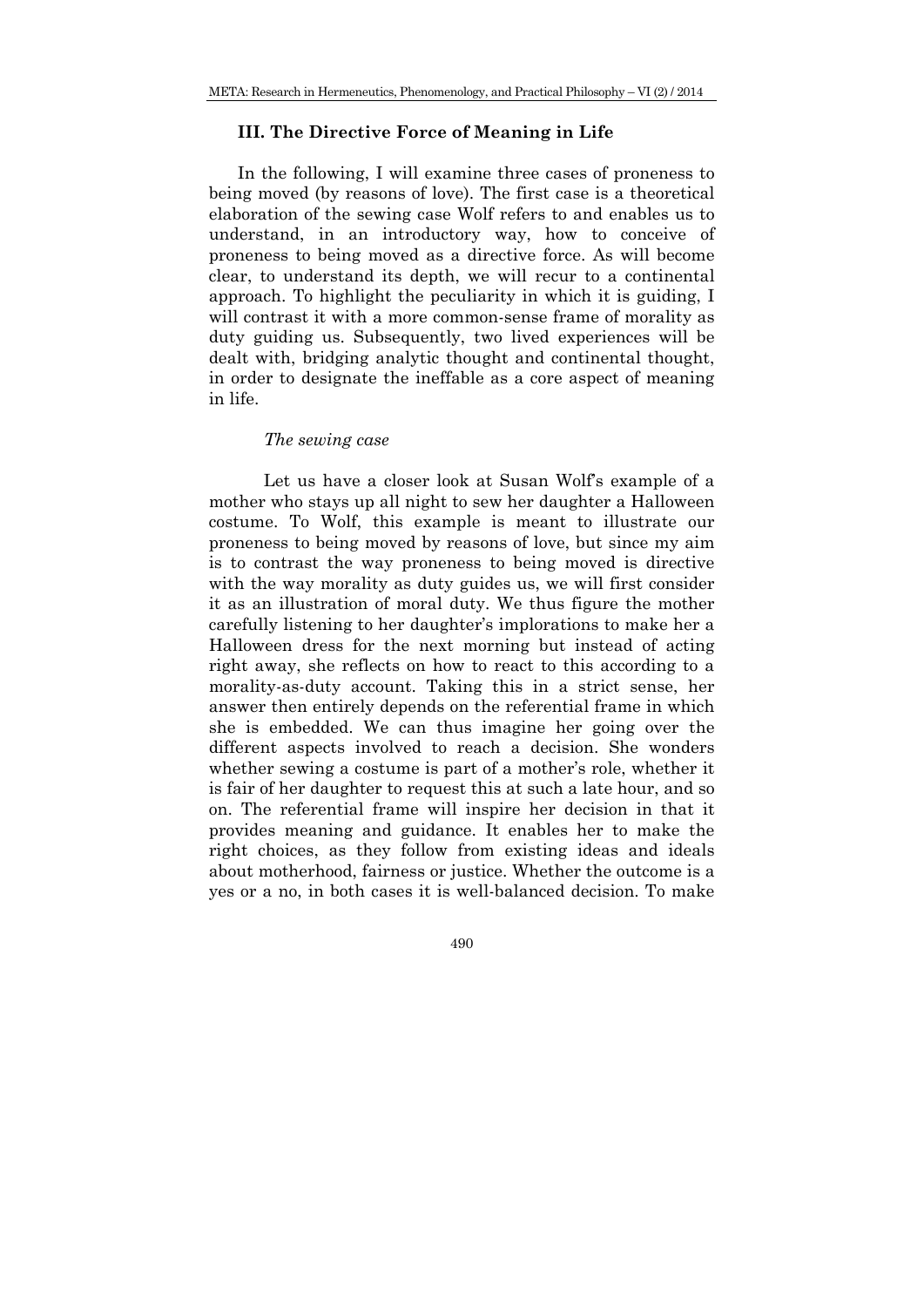our case work, we will assume that she ultimately decided not to grant her daughter's request.

Turning now to a continental approach in order to grasp a deeper layer of proneness to being moved, we can further imagine that, as a result of the mother's refusal, the girl is disappointed, but does not say so. Yet, the disappointment shines through, and the mother becomes touched by it. She becomes prone to being moved by the love for her daughter. Through a particular gesture or something she said, the mother grasped the depth of her need for a fancy costume. The mother cannot be but receptive to it. She is receptive the very moment she is prone to being moved by love. Being prone is this involuntary 'welcoming' of the other's particular gesture, words or look. It is involuntary, because it is not steered by will or representation. We could say that the duty frame of reference is interrupted. While being moved, the mother intuitively grasps that this experience matters to her - it moves her regardless of her rational considerations. In that sense it is directive. Hence, both the morality-as-duty frame and the interruption of this frame by being moved make sense and are as such directive. A phenomenological approach can illustrate how proneness to being moved can be directive in a genuine distinctive way.

To further deepen our understanding of why proneness to being moved would be ineffable and at the same time directive, two lived experiences will be brought in, Rudy's case and the family case, each illuminating slightly different aspects of such an experience. Rudy's case will also illustrate that proneness to being moved forces us to make a distinction between meaning in life and meaningfulness, due to the way being moved comes about, while the family case serves to further clarify this distinction.

## *Rudy's case*

 The first lived experience was told me during one of the in-depth interviews performed as part of a research project about Meaningfulness, Volunteering and Citizenship,4 In the interview I asked Rudy, one of the interviewees, to recall a situation that moved him considerably. Interestingly, Rudy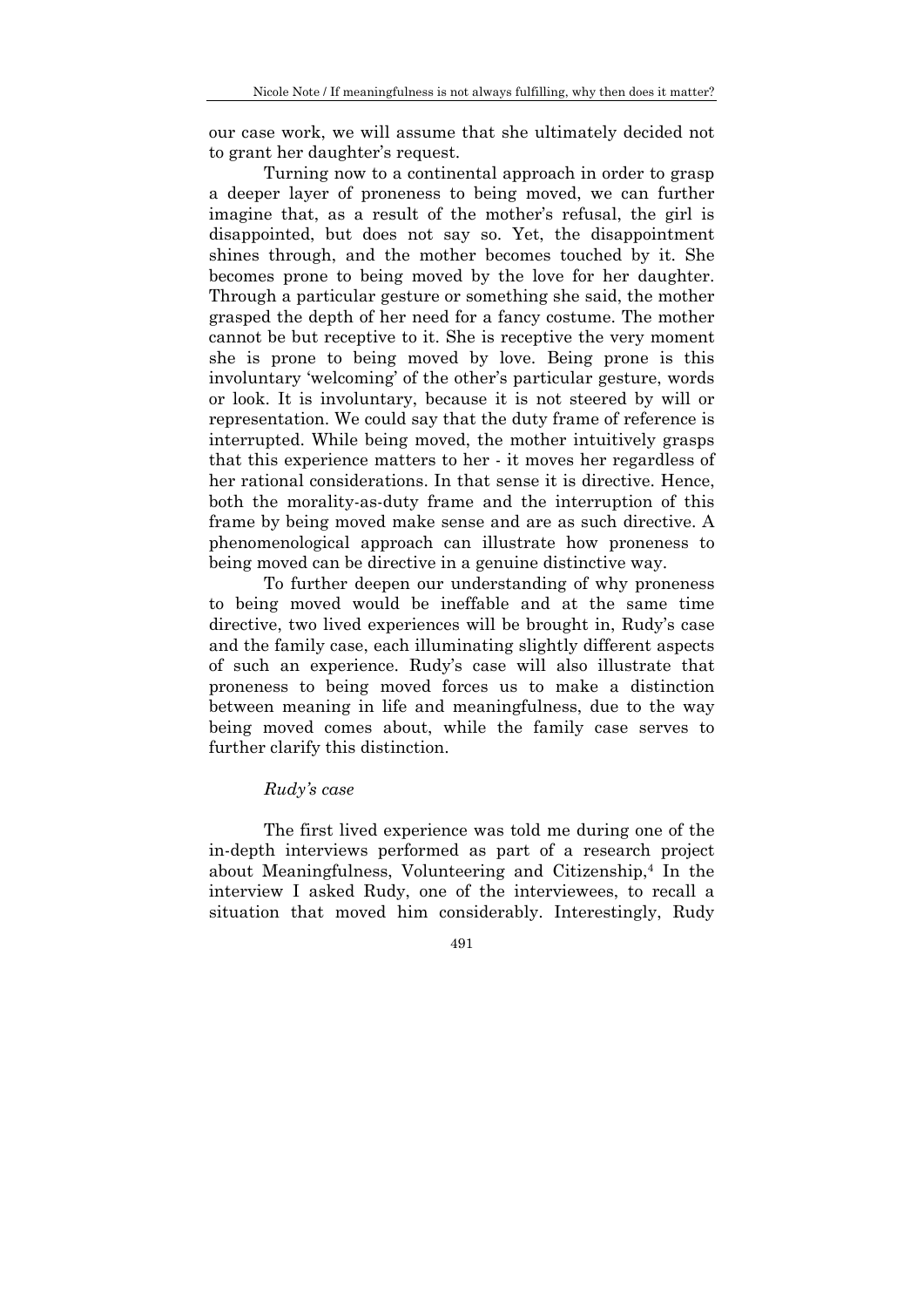does not refer to a loving situation worthy of love, such as Wolf has in mind, but to a range of situations all of which cause him to suffer. In other words, he equates being moved with suffering.

This is what he says:

"To see a park with no apple trees? That hurts, because [the park] does not live. Or when I visit a business and see its unsightly green areas. Nobody takes any notice and it is a contractor that comes to water them, [to me] these [plants and areas] are not living. That's suffering; I suffer from that. I go around with a sense of suffering. [...] Take a car tearing past a biker; [it] makes me suffer, and feel for the biker. A mother that communicates badly with her child on the street, and behaves aggressively, I suffer with the child. And the fact that biodiversity in the world is crumbling, and that children suffer from particles in the air (…) This annoys me, makes me sad. What is it I suffer from? From the inhumane, the ugly, the simplistic, the stupid."5

What does this fragment of the interview tell us? On different occasions, Rudy is prone to being moved, and susceptible to what he comes across, irrespective of what he is doing at the moment. Something from the outside interrupts him. Being moved befalls on him.

Distinct from Wolf's example, the sewing case, where the mother got moved in a subtle way, Rudy tells us how he was moved by situations that appealed to him because he found them appalling. They left an imprint on him. Some time after the interview had taken place, I sent him an email message asking him if he could recall what happened at the instants he felt moved. Rudy's answer contained the following meticulous clarification: "… there is a sense and intuitive grasping of what deeply matters [in life]. [When being moved by these situations], there is more than sensing a kind of absurdity. In the experience that something is not right, there is the presupposition that it can be different." (italics mine). Rudy grasps that something is not right, not because of the idea that it is not right the way it is supposed to be or should be, but because he feels something is lacking, without this lack already having signification. This lack is apprehended as an absence of something that deeply matters. Rudy is moved because he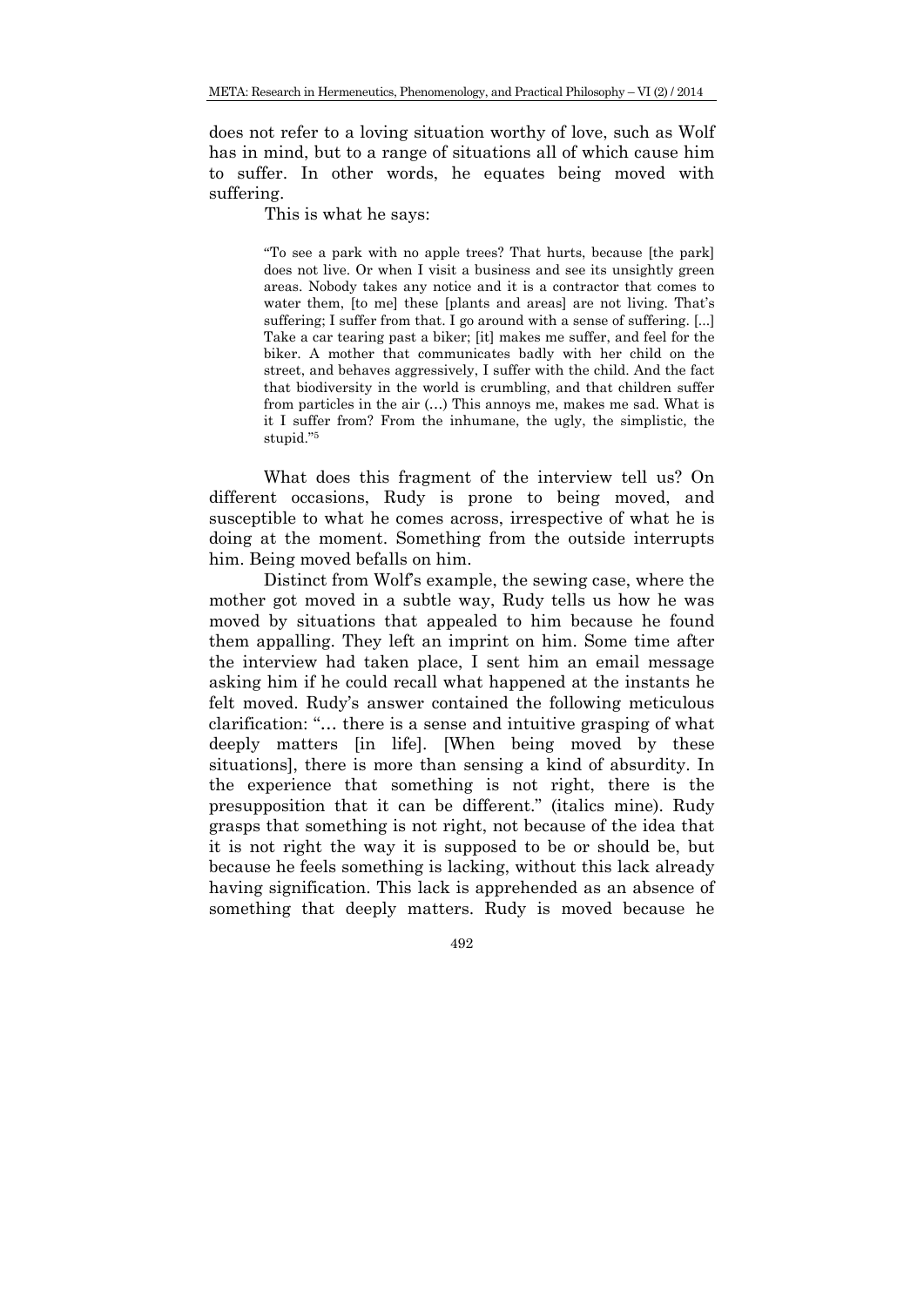experiences non-sense, an absence of what matters. He is moved by this very absence. This non-sense makes sense to him as absence of what matters.

It is revealing that absence of what matters, matters to him, and even more revealing is the observation that it matters without this already having explicitness, strictly speaking. A singular feature of situations that move us and fall outside our signification is that they are directive in non-normative terms. In Rudy's case, they guide him in his life prior to any articulation in terms of right or wrong. Maybe we could go even further, for seemingly the peculiarity of this 'happening' is that it does not pertain to any referential category at all. In that sense it is ineffable. The moment matters and makes sense (as absence of what matters) and in that way adds meaning to life. Rudy's case is illustrative in that it shows how proneness to being moved is directive in an ineffable way. Yet it poses a problem as well, for can we still denote proneness to being moved in terms of meaningfulness? Meaningfulness, I believe, cannot be detected at this particular moment of being moved where there is absence of what matters. So although there appears to be something that adds meaning to life, expressing this in terms of meaningfulness would be awkward, to say the least. How to understand this? We may come to comprehend this tension more adequately if, as in the sewing case, we turn toward the action that follows. Indeed, in the interview Rudy did not only express his being moved, but explained how he acted subsequently. He reveals that he first reflected on it, and as a response to one of the cases that moved him, the sterile green zone in the park called 'nature', he went to the mayor of his town and proposed to organise an apple tree planting activity in the park, within the context of the Local Exchange Trading System (LETS) of which he is a member. Actually planting trees together with other members of the LETS is a feast to him, not so much for the socialising aspect, but because it enables him to change the situation he suffers from. Rudy's reaction thus comprises various stages. Firstly, there is the verbalisation of his being moved in terms of suffering. This implies that his being moved is brought into signification and thus given meaning. Subsequently, drawing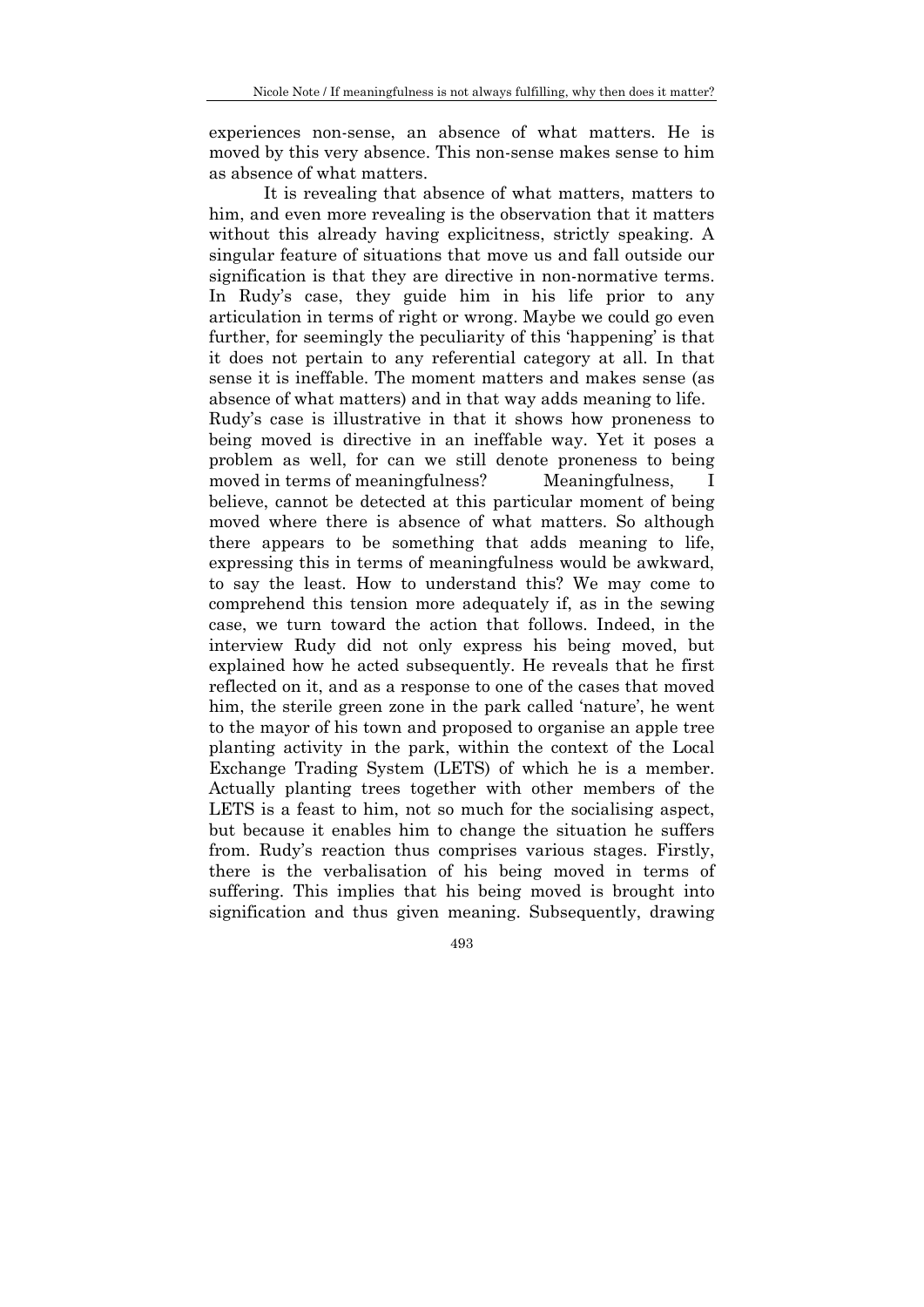on the meaning it receives within his illuminating horizon, Rudy starts thinking on how to turn 'absence of what matters' into 'that which really matters' again. So absence of what matters, making sense, does not only preoccupy his mind, he literally takes action in order to set things in motion and change the situation, while involving others in it. If we now analyse this action from Wolf's perspective of meaningfulness, we can comprehend that this part of the account satisfies hers; Rudy is positively engaged in a project that is worthwhile both from a subjective perspective (there is a restoring of absence in the way Rudy thinks it has to be restored) and from an objective perspective (the LETS members share his idea on this). And this is fulfilling to him. Wolf's approach makes no allowance for the processes happening prior to action.

The continuation of the story in terms of reflection and action seems to indicate that meaningfulness comes in only at this very moment. In other words, the notion of meaningfulness starts making sense once we refer to Rudy's reflecting on his being moved, or to his engagement in an activity. The fact that his proneness to being moved makes sense to him cannot be expressed in these terms because they are simply not appropriate to capture what is at stake.

So if we interpret the lived experience in this way, we unveil two 'separate' moments. First there is Rudy's proneness to being moved which ineffably provides sense, adding meaning to his life, and second there are his reflections and actions, which make sense in terms of meaningfulness.

That the two are distinct can be illustrated in yet another way. We can, for the sake of the argument, imagine that, due to his being moved so often by the absence of what matters, Rudy's grief has led him to an opposite reaction: he closes himself up in his house, so as not to have to be confronted with all the non-sense and suffering around. This would render any step towards action and engagement impossible. If Rudy thought and acted like this, we would no longer call this meaningful but rather associate it with a loss of this meaning and thus with meaninglessness. Rudy would no longer be able to partake of activities or projects that make his life worth living. So, more concretely, in this case, whether his being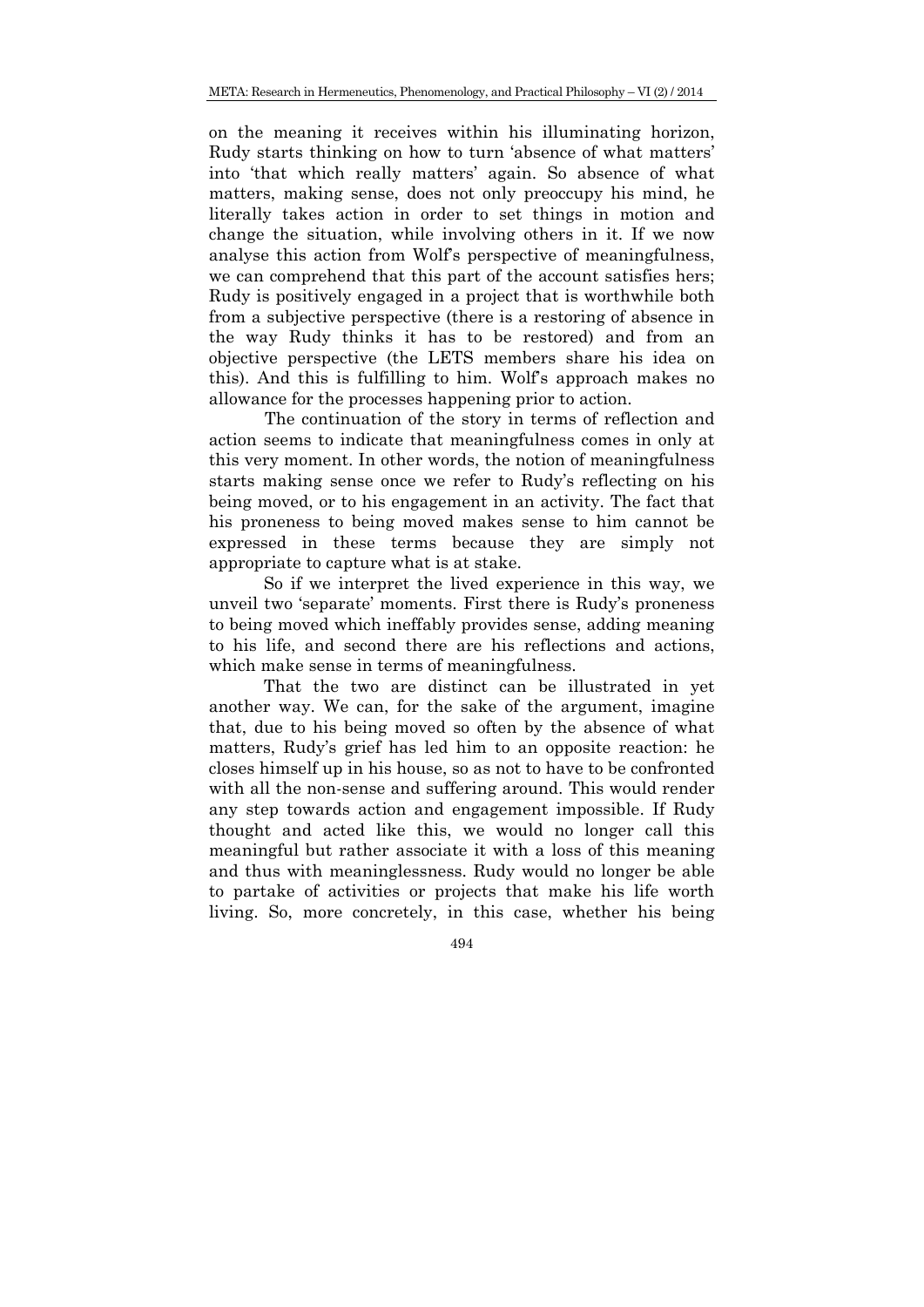moved by the absence of what matters is to be considered in terms of either meaningfulness or loss of meaning seems to depend on the significance, the meaning given to what has moved him. Rudy was prone to being moved by the absence of what matters. This made sense to him and was as such directive, but it is the way he interprets this and subsequently responds to this in terms of action, that is crucial in determining whether or not this experience became meaningful to him. Formulated in yet another way, being moved (in this case by the absence of what matters) can incline towards either meaningfulness or meaninglessness and what is decisive for this is not his proneness to being moved, but the way Rudy interprets his being moved, i.e. the kind of significance he gives to it with regard to al larger frame of reference.

We can take the distinction between the two one step further. If we are prone to being moved, we will never doubt or question that it matters when we are moved. In contrast, we may have doubts about the significance to be attributed to it, or the amount of energy to be put into subsequent action. Reflection on what moved us can make it turn either way. That we are moved and that our being moved matters, is of an enduring nature, even in hindsight, but the way we interpret it, in terms of meaningfulness or meaninglessness, is to some extent contingent.<sup>6</sup>

 So, Rudy's case provides us a privileged view of how to grasp the distinction between meaningfulness in terms of signification and the associated action on the one hand, and proneness to being moved providing sense as direction, on the other. The subtle difference between the two moments in this particular experience is easier to grasp than in the sewing case, because of a dissociation between the two parts. Logically speaking, we would expect something that matters to turn into meaningfulness and something that matters through the absence of what matters, to turn into meaninglessness. For instance, in the sewing case, the mother can be prone to being moved by her daughter's question, this making sense to her in an ineffable way, with the subsequent sewing becoming a meaningful activity. Vice versa, we are almost naturally inclined to associate the absence of what matters with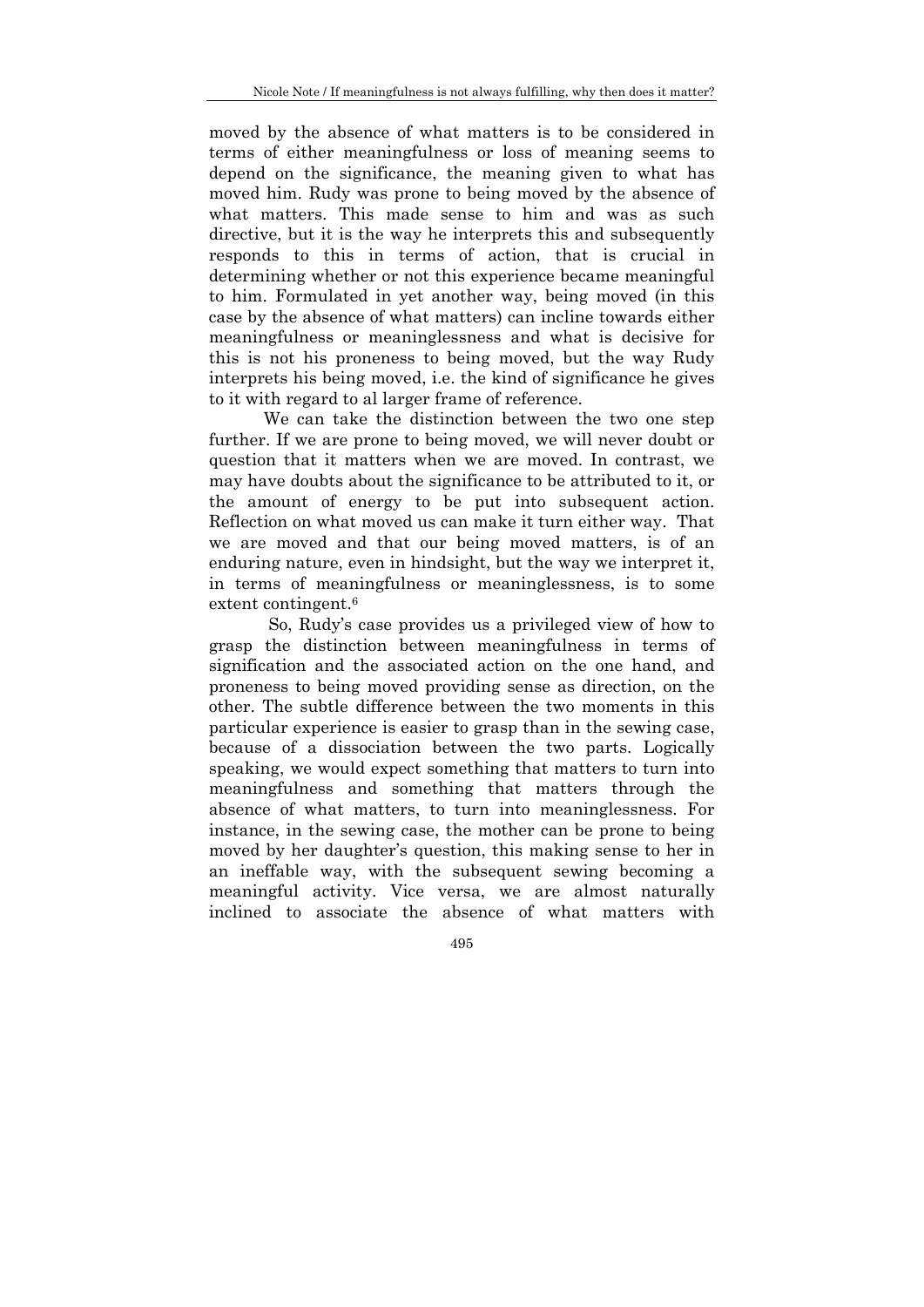meaninglessness. Being moved by the absence of what matters and this leading to meaningfulness somehow creates a logical dissociation, and it is here we can become more attentive to what is at play.<sup>7</sup>

## *The family case*

Let us now turn to the second lived experience. This serves as yet another example to show how meaning in life can be directive in an ineffable way, because it illustrates that proneness to being moved can be directive even without any signification given to it by the person involved in terms of meaningfulness. The example is based on a personal experience of mine and goes as follows.

On our way to our vacation house and after several hours' driving, my husband, my children and I were looking for a place to have a quick dinner. It was very late and we ended up in a cheap hotel where food was still being served. To our children (at that time very critical teenagers), the waitress was not dressed according to the current standards among their peers. Each time the waitress came in, in a too overtly way they looked at each other, pulling faces. I manifested my embarrassment and tried to point out their moral duty to treat all people with respect, but to no avail. My husband, on his part, did not participate in these instructive attempts of mine. He did not judge the children, did not address them directly. When the waitress came, he was very respectful towards her (as he usually is), and at one moment he said, as if he had not even noticed our discussion, "She looks very tired, poor soul". After this, the laughing stopped. When my youngest daughter got ready to carry on, the oldest simply ignored here.

My research work has made me particularly alert to such moments, so afterwards I asked my husband if he had said so on purpose, but this was not the case. His tiredness that day had made him absent-minded and unaware of what was going on at the table. Something in the behaviour of the waitress had told him she was very tired.

What does this lived experience reveal? We can see here how signification is meaningful and guiding, how it is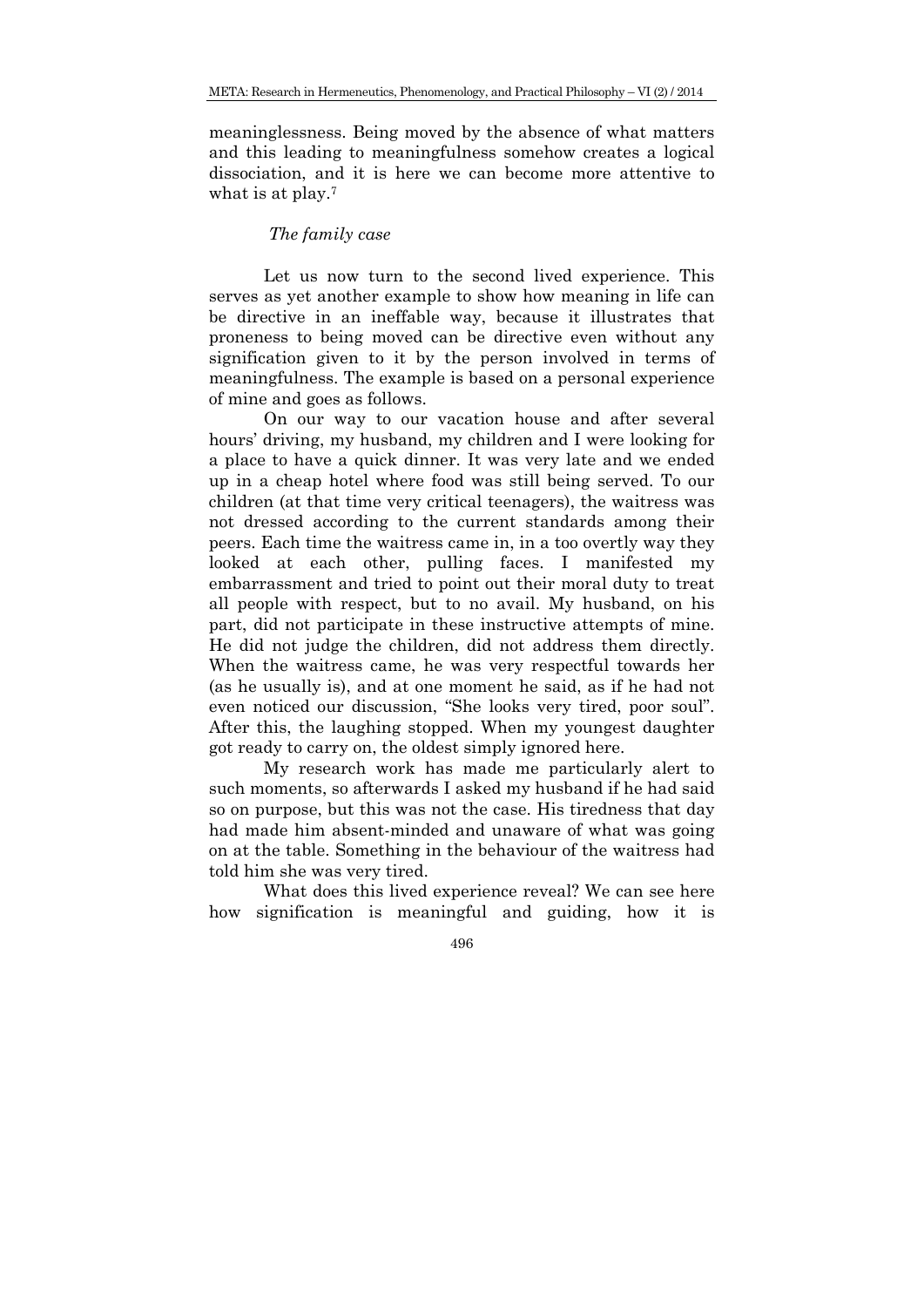interrupted by being moved, and how the latter is directive in an ineffable way. Indeed, we can observe that the existing expectations with regard to dress code was guiding my daughters' behaviour. They conceptually 'locked up' the waitress in this signification. In my attempts to make them stop, I likewise resorted to standards from an illuminating horizon, trying to make them sound persuasive and thus guiding.

Next, my husband's words moved us, which interrupted my daughters' and my opposing intentions. I could not prevent this from happening. It interrupted my attempts at getting our children back on a decent track. I assume that, in a subliminal way, my eldest daughter was also moved (though we never spoke about it), for she no longer continued this game. The interruption made sense, directing or "redirecting" us.8 To repeat, while I first went purposefully against my daughters laughing about the waitress's outfit, and while the laughing of my daughters was also a deliberate act, these two clashing intentions were interrupted by my husband's words, and directed away from it.

Interestingly, my husband had no intention to intervene, and as can be expected, this is not just a detail but crucial for being moved to be directive. No moral intention was involved; there was no attempt to make an exemplary claim. What was produced at that moment just happened, making sense without anyone being able to grasp it in terms of signification. It seemingly just made sense as something that mattered in an ineffable way.

The last sentence is not so innocent as it seems, for it points to a relation between the two terms ('sense' and 'mattered') that is at the heart of the matter. If we look at it closely we can see that there is no causal relation between both. What was produced at that moment does not make sense and thus matters, or vice versa, what was produced does not matter and thus makes sense. In this very case, both are in such an intrinsic way related that they are at the point of becoming a tautology, for what was produced can only make sense as something that matters.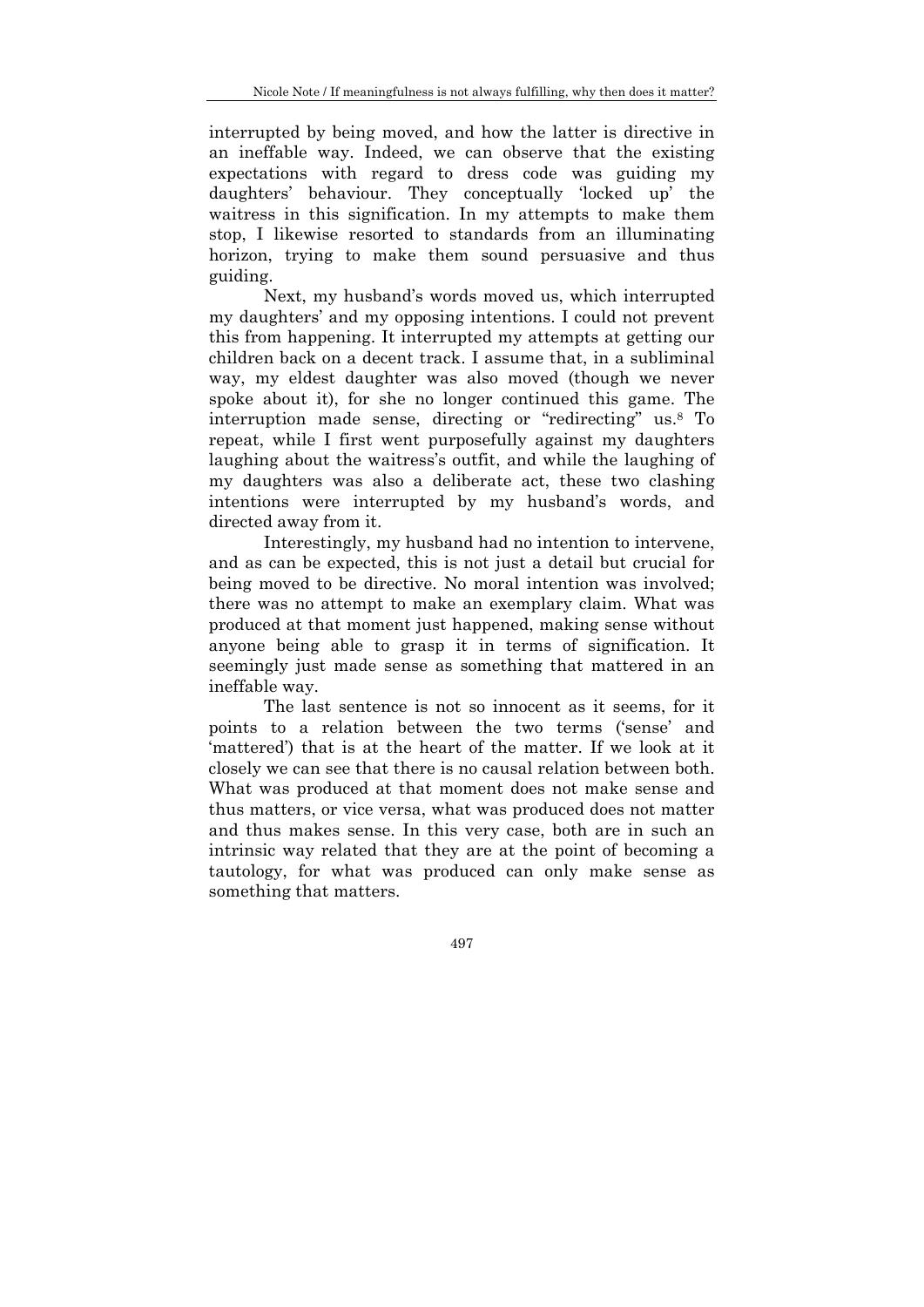Whereas so far the case is relatively analogous to the two former ones in that we can trace a distinction between the way in which significance (in relation to a referential frame) can be guiding and the proneness to being moved mattering in an ineffable way, it differs in that it has no continuation, there having been no follow-up action in terms of sewing or planting. What does this tell us about meaningfulness?

Two outcomes seem possible. As for myself, I considered the moment meaningful, and in hindsight this is because by reflecting on it I grasped in depth what it had done to the relationships involved. In other words, the moment became meaningful once I started reflecting on it and placed the experience in a meaningful horizon. Through reflection, it was brought into the realm of signification or a referential frame. Here, once again signification and meaningfulness are linked (I am not sure whether we can express this also in terms of fulfilment). In the case of my eldest daughter, it may be assumed that she did not reflect on what happened. Even so, the moment was orienting likewise as a breaking point (interruption) and as a leading point (directing or redirecting), thanks to something making sense or, as, one could prudently say, a sense circulating unwittingly and unintentionally among those present, leaving no more than a dim trace, but leaving a trace nevertheless, even if not in terms of meaningfulness. So this example seems to suggest that some context can be subtly guiding and as such contribute to meaning in life, without this being expressed or sensed as meaningful.

## **IV. How Both Relate**

So far we have suggested that to understand the issue of meaning in life it may be beneficial to make a distinction between on the one hand proneness to being moved, this mattering or guiding in an ineffable way, and on the other hand meaningfulness or meaninglessness as being related to the way being moved is given significance. I will now further concentrate on the less discernible distinction between being moved and reflection (not the action), this turning the situation into meaningfulness or meaninglessness. While it was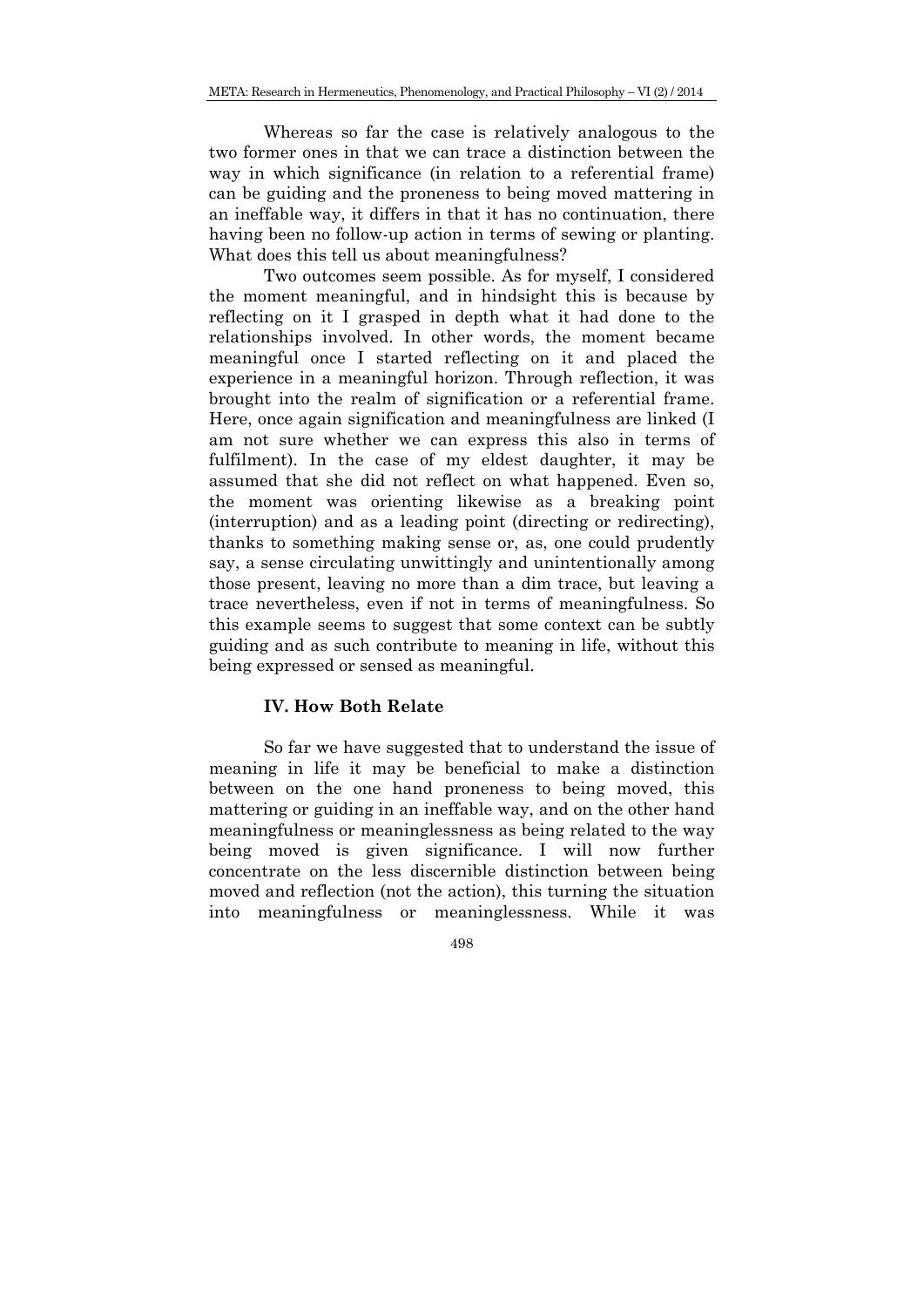emphasised that they are separate, it is also clear that they are intrinsically interrelated. The question is how. The three cases can help us a little further. When I asked Rudy if "being moved keeps him going, in the sense of setting him in motion", Rudy wholeheartedly agreed. He probably took this very literally, grasping how his being moved by a situation leads to meaningful action. The intention of my question was subtler, however, namely that each time we are moved we are put on track again, even if this is not followed by action, as the family case shows. This track directs or redirects us because it reveals what deeply matters, without this already having signification. Rudy's case and the family case also showed that reflection on being moved is what made it turn in to meaningfulness (or meaninglessness). It is in this sense that it appears as if the possibility for meaningfulness and meaninglessness to come about is contingent on the proneness to being moved. Whether proneness to being moved turns into meaningfulness or meaninglessness depends on different reasons, but in order for us to speak in terms of one of both, we have to be oriented by our being moved by something. Meaningfulness or meaninglessness can arise only if we are moved in an ineffable way.

To be sure, this is a bold assumption indeed, for if meaningfulness and meaninglessness are contingent on our proneness to being moved, this means that situations considered meaningful or meaningless - always - presuppose a being moved. Could this be true? It would take us too far to examine this thoroughly here, but using the sewing case again, we will attempt to show that it is plausible that being moved is a prerequisite for meaningfulness to come about.

In the sewing case we concluded that, for the mother, morality as duty had significance as a referential frame and that as such it was meaningful and guiding. Words make sense against a horizon of meaning. We can now wonder if it could be that the frame was meaningful to her, not only because of a strict Kantian rationale, but also because the significance springs from a myriad of situations that have moved her on different occasions, prior to this rationale, and on which she then starts reflecting. An answer to this question, and its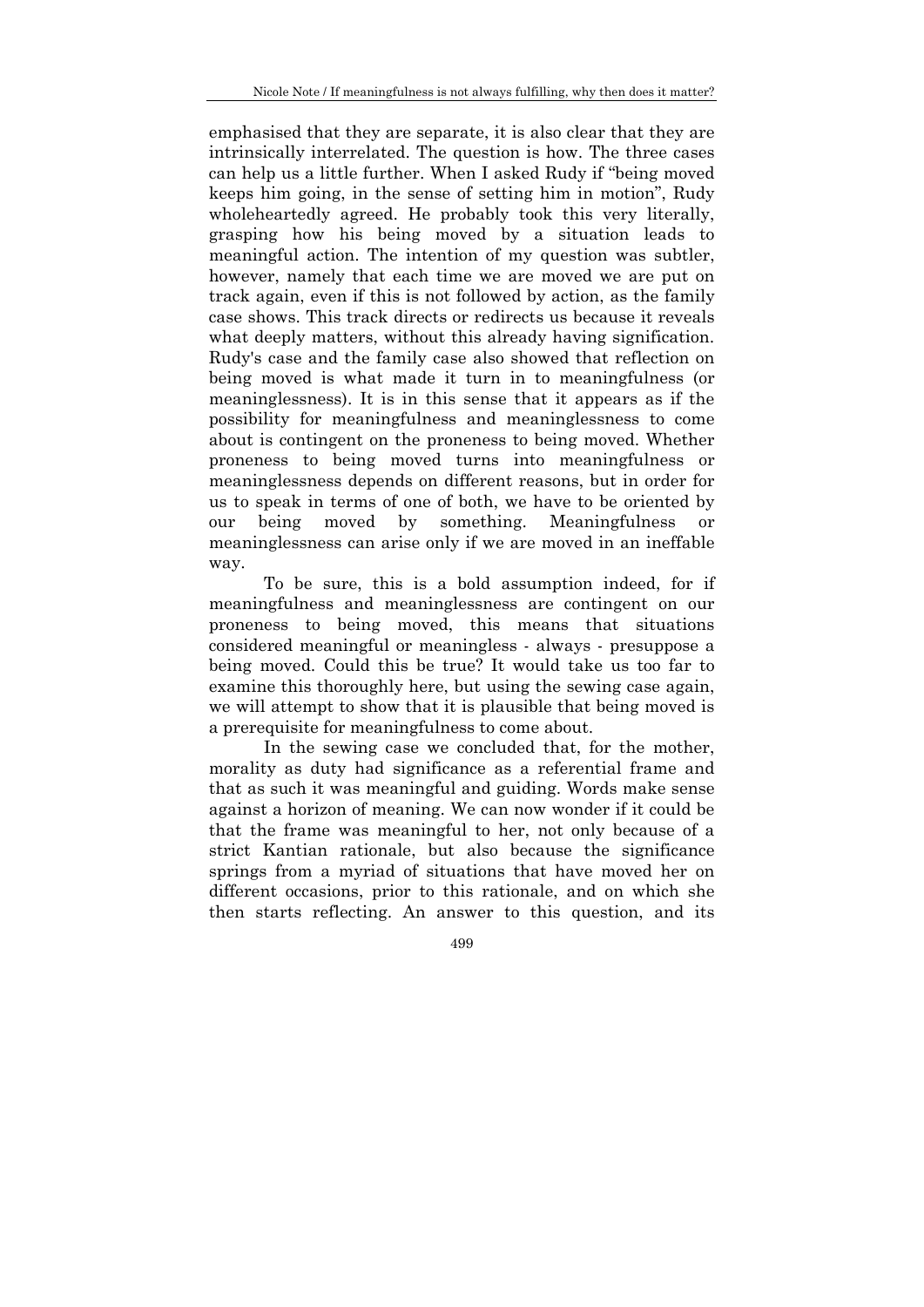plausibility, depends partly on how this frame is conceived of. From my point of view, a referential horizon is not only considered as a static conceptual frame but as something dynamic, influenced by the embodied praxis of daily life. If this makes sense we may well imagine that in the case referred to, the mother's first decision not to grant her daughter's request likewise sprouted from her having been moved by a certain situation. Indeed, it is very likely that in the praxis of life, the mother has been moved by specific events, for instance a news item on the fact that in certain places in the world, mothers are obliged to devote their entire life to their husband and children, which means they have no time left for their personal development. This may have struck her as 'unfair' and inspired her to make sure to keep a balance between the two. Yet, as we saw, the insistence of her daughter after the initial refusal, a certain look, or a certain movement moved the mother. We can conjecture that the latter situation of being moved makes her dubious. Thus, whereas she first did not grant her daughter's request due to specific understanding of fairness (drawn on being moved by a particular situation in the past), after being moved by the disappointment of the look of her daughter, the decision is suspended again, leaving open all possibilities. While this example shows the dynamic aspect of a moral view, more importantly for our case, it indicates that in both cases it is proneness to being moved by the situation that engenders, that sets in motion. Proneness to being moved by the situation could thus be conditional for a meaningful decision to come about 'next'.

Before concluding, we need to take one final turn, even if only briefly. While the cases discussed above suggest that meaningfulness (and meaninglessness) appear to be contingent on proneness to being moved, they also reveal a paradox. If what was claimed makes sense, an understanding of proneness to being moved seems itself to 'depend' on significance for it to have meaning. We can see this in two ways. Firstly, we can only recognise that there is such a thing as something that matters in an ineffable way, and fathom it, the moment we reflect on it, thus bringing it into signification or representation. This was illustrated by the family case, where we ascertained that the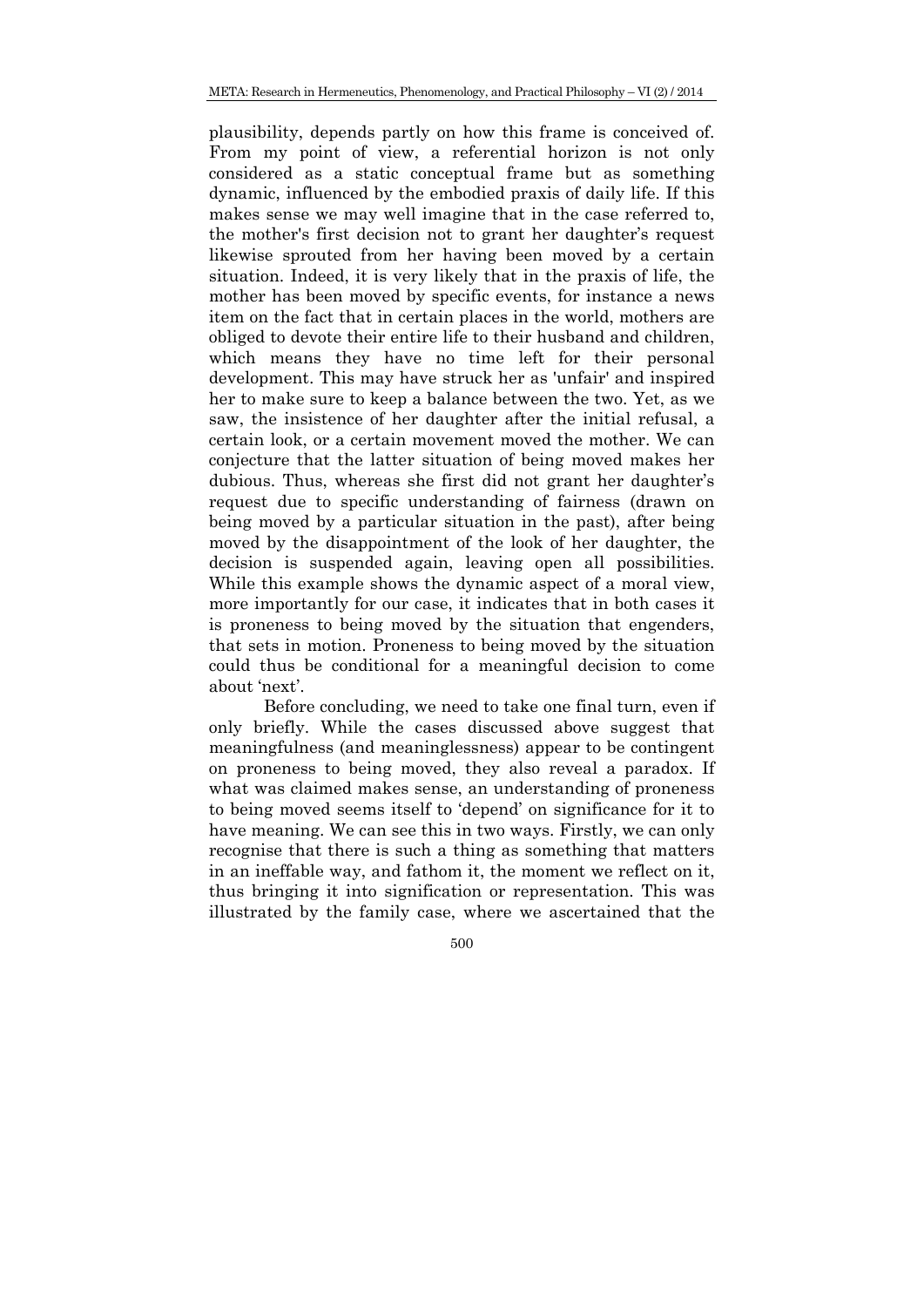eldest daughter did not reflect or attach significance to what had moved her. While there was something that directed her prior to her comprehension, she was not aware of it, and so, in that sense, it had no significance to her. Secondly, and even more paradoxically, we can only become aware of a certain sense that deeply matters in a way that is 'detached' from signification, because it interrupts significance. Without referential frame, nothing can be interrupted. So something can reveal itself as something that deeply matters, unless there is already a referential frame or significance.

 The examples given suggest that there is a relation between an ineffable sense that matters, and meaningfulness (or meaninglessness) that comes about the moment this sense is made significant through signification. This relation can probably best be expressed in terms of an inherent interplay and we can prudently assume that this is what meaning in life is all about.

# **V. Ending Note**

In order to achieve a fuller understanding of what is at stake, it may be helpful to reconsider a few of the conceptual distinctions made so far, or more accurately, to refine and deepen these distinctions. Like some other scholars, Wolf focuses on activities that are meaningful. An account of meaningfulness is spun around and limited to involvement in worthwhile activities and projects. Positive engagement then is further linked to fulfilment. Wolf also alludes to the guiding function of meaningfulness, but cannot ground this in an optimal way within her frame of reference.

In this article an extra dimension was brought in, one that we called our proneness to being moved. We saw how this makes sense, how it matters, and how this can be directive without already having explicitness. These elements are not mere features of our proneness to being moved; rather the aspect of making sense, mattering and being directive are one and the same. Referring to them is a sheer repetition, coming close to a tautology. Proneness to being moved presupposes all three of them, for at the moment of being moves something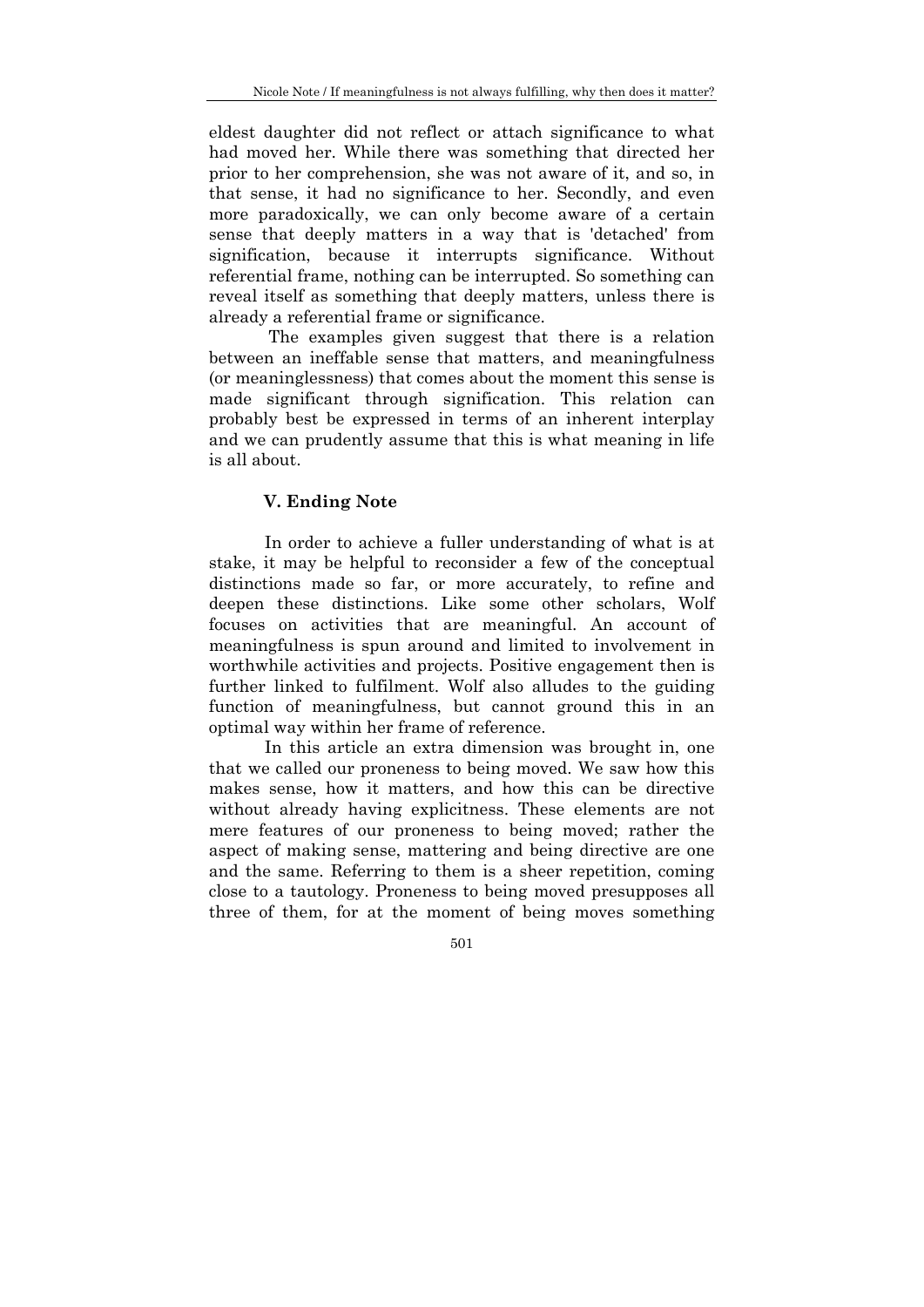makes sense, matters (at times as absence of what matters) and directs in the same instant. In this way being moved adds meaning to our lives.

In this paper we subsequently assumed that the term meaningfulness, as used by Wolf, only makes sense the moment we start reflecting on being moved, (considering here reflection in its broadest possible sense) and acting. Being moved would then be conditional for meaningfulness (and meaninglessness) to come about. Yet as was shortly hinted at, what matters as making sense in an ineffable way can only be fathomed when brought into signification or a referential frame. Both are interrelated.

Our statement has implications for an understanding of the issue at stake, an issue we will now denote as meaning in life, while we will no longer use meaningfulness as a synonym for meaning in life, as Wolf implicitly does. Indeed, any study of the idea of meaningfulness, based on positive engagement in activities considered worthwhile both subjectively and objectively (such as undertaken by Wolf) basically covers only one dimension of what provides meaning to our lives. This also implies that the terminology developed to clarify this dimension is not suitable to grasps what is at stake in this other dimension, nor is it able to grasp the interaction between both. There is a built-in conceptual restriction. So conceptually, for the topic at stake a concrete suggestion could be to use 'meaning in life' as the overall term for, on the one hand, the study of proneness to being moved and, on the other, the subject in terms of meaningfulness (or meaninglessness) and the role of fulfilment in it. We can admit that both dimensions can develop their own vocabulary, without, however, losing sight of the intrinsic relatedness of both. The aim of this article was merely to point to one of them, proneness to being moved. How to understand this directiveness, and how exactly it relates to meaningfulness (and meaninglessness), requires much further reflection.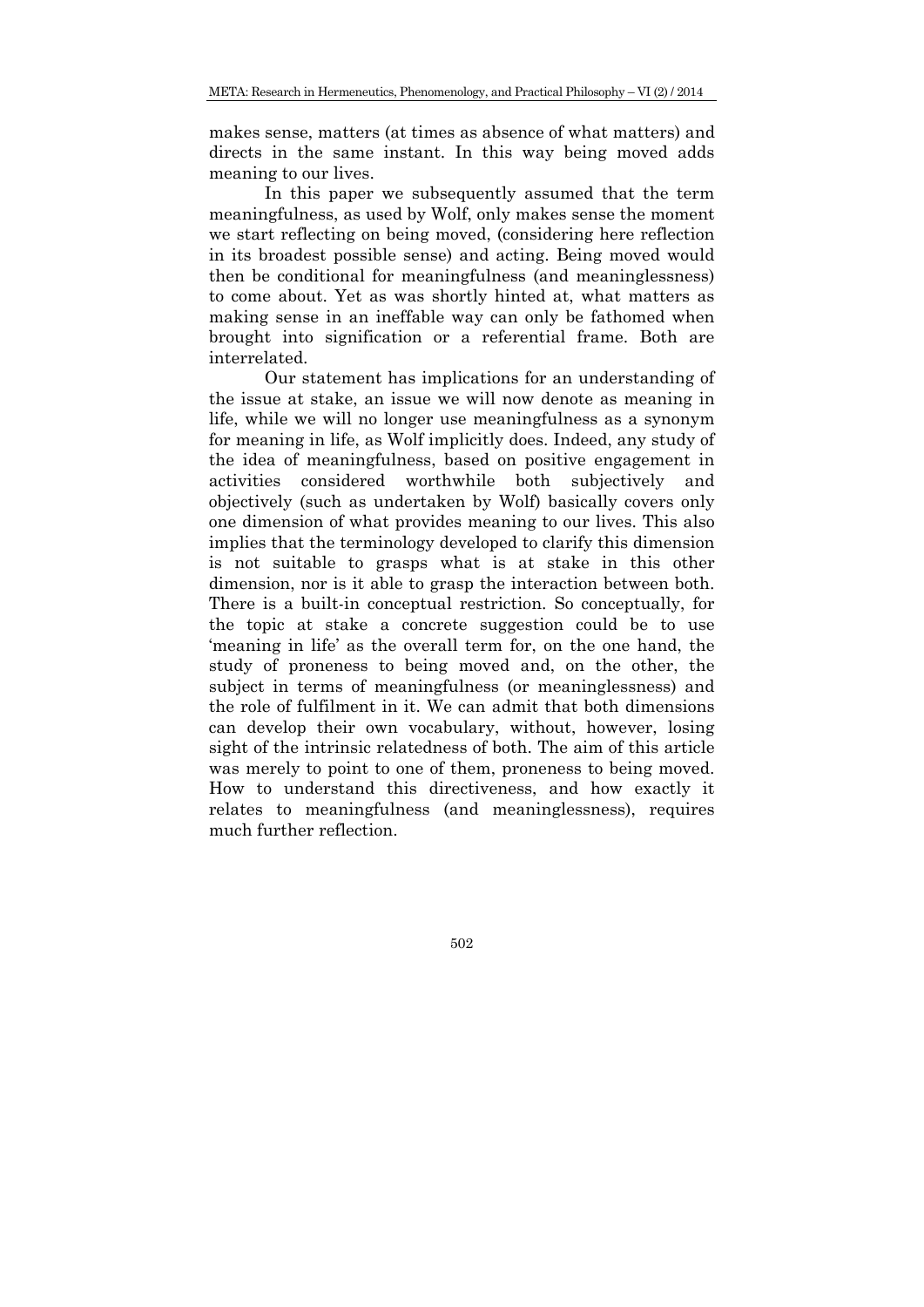#### **NOTES**

1 See also Wolf 1997a and 1997b.

2 The topic of meaningfulness, meaning in life or meaning of life has been studied by various philosophers, and scholars in other disciplines. Interesting literature we can find in The Meaning of Life (Klemke and Cahn, 2008). This reader brings together several essays by 20th–century writers on this topic (Leo Tolstoy, Bertrand Russel, Albert Camus, Thomas Nagel, Robert Nozick) as well as by present-day authors. Also, issue n° 93/1 (2010) of the journal The Monist is dedicated to this subject, with contributions from analytically oriented authors. Most recent work is from Metz 2013. In the Dutch context, the works of Burms are important. See Burms and Dedijn 1986 and Burms 2012. Apart from Burms' and Wolf's perspectives, the mentioned perspectives are of little relevance to the statements I wish to make in this paper. Other authors likewise engage in this theme, more in particular Oakley 2010, Kekes 2008 and James 2010. Wolf's commitment to the topic is far less specific, which is why I have chosen to take her work as a point of departure.

3 Charles Taylor explores to its full extent the link between moral horizons that are guiding, meaningfulness and identity. To Jean Grondin the guiding aspect of meaning in life is central, and so it is for John Cottingham, though to the latter the link between meaningfulness and spirituality is inseparable. These outlooks, no matter how interesting they are, differ too considerably from the perspective I wish to bring forward to take their work into consideration.

4 The workshop 'Volunteers, Citizenship, Meaningfulness' was part of a research project on volunteering and victim-offender mediation set up by the Centre for Practice-based Research and Services (PRAGODI), Hogeschool-Univesiteit Brussel. The Workshop was organised in collaboration with the Centre Leo Apostel for Interdisciplinary Studies (CLEA), and more particularly the Research Community 'Research on the Construction of an Integrated Worldview', Vrije Universiteit Brussel.<br><sup>5</sup> The interview with Rudy was in Dutch, and a similar quote was used by

Erik Claes in his article 'Civic Meaningfulness', published in the special issue of Foundations of Science, Meaningfulness, Volunteering, Citizenship, forthcoming.

6 Thomas Nagel in an interesting way demonstrates how all meaningful activity can turn into meaninglessness, and that this ultimately depends on the perspective one adheres to, namely an inner or an outer perspective, neither of which we can escape. He adds that these viewpoints 'function independently enough so that each can come as something of a surprise to the other, like an identity that has been temporarily forgotten.' (Nagel 1986, 209).

7 Even though this example creates a logical dissociation enabling us to come closer to a distinction between two parts, Arnold Burms has convincingly demonstrated how a work of art can move us, and how this leads to meaningfulness. So even if something makes sense in an ineffable way, this leading to meaningfulness, a distinction between the two can be discerned (Burms 2012).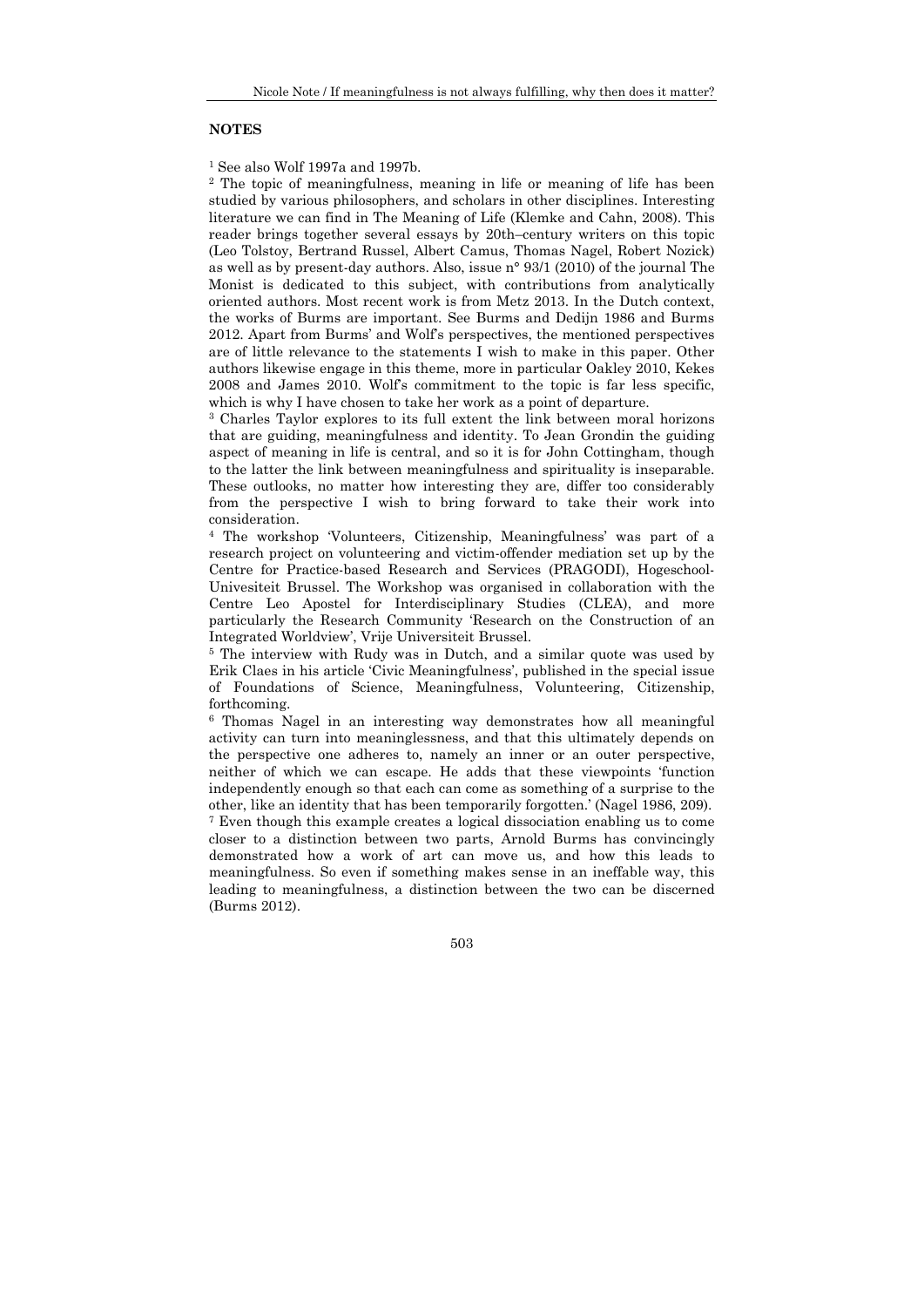8 The youngest daughter's lack of proneness is equally revealing. As can be understood, proneness to being moved is not something one can control or predict, it just happens, regardless of our will. It is something that comes about by the other. One cannot steer openness to the other or proneness to being moved. Some will simply experience this at one particular moment while others are at other moments.

### **REFERENCES**

Burms, Arnold, and Dedijn Herman. 1986. *De rationaliteit en haar grenwen. Kritiek en Deconstructie*. Leuven: Peeters.

Burms, Arnold. 2012. "Humanisme en ervaring van zin." In *Waarheid, Evocatie, Symbool*, edited by E.D. Klemke and Steven M. Cahn. Leuven: Peeters.

Cottingham, John. 2003. *On the Meaning of Life*. London: Routledge.

James, Laurence. 2010. "Activity and the Meaningfulness of Life." *The Monist* 93/1: 57-75.

Grondin, Jean. 2003. *Du sens de la vie*. Montréal (Québec): Editions Fides-Bellarmin.

Kekes, John. 2008. "The Meaning of Life". In *The Meaning of Life. A reader*, edited by E.D. Klemke and Steven M.Cahn, 239- 258. Oxford: Oxford University Press.

Klemke, E.D., and Steven M. Cahn. 2008. *The Meaning of Life. A reader*. Oxford: Oxford University Press.

Metz, Thaddeus. 2013. *The Meaning of Life*. New York: Oxford: University Press.

Nancy, Jean-Luc. 1993/1997. *The Sense of the World*, translated by Jeffrey S. Librett. Minneapolis and London: University of Minnesota Press.

Nagel, Thomas. 1986. *The View from Nowhere*. New York: Oxford University Press.

Oakley, Tim. 2010. "The Issue is Meaninglesness." *The Monist* 93/1: 106-122.

Wolf, Susan. 1997a. "Happiness and Meaning. Two Aspects of the Good Life." *Social Philosophy and Policy* 14/1: 207-225.